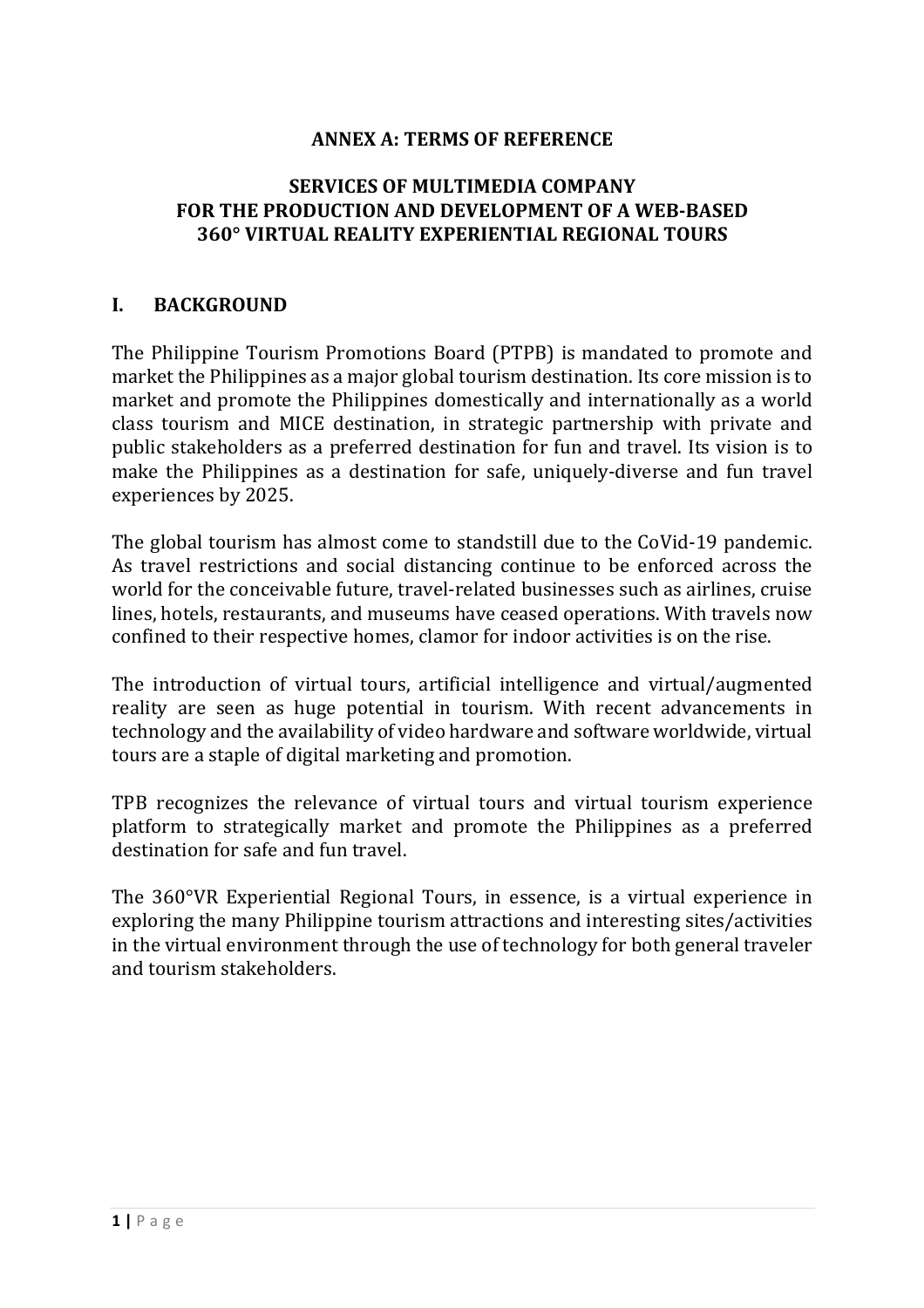For the Phase 2 of the project, TPB will initially cover the following regions:

# **1. REGION VI - WESTERN VISAYAS**

| <b>Provinces / Key Areas /</b><br><b>Tourism Hubs</b> | <b>Top Tourism Sites &amp; Attractions</b>                                                                                                                                                                                                                                                                                                                                                                                         |
|-------------------------------------------------------|------------------------------------------------------------------------------------------------------------------------------------------------------------------------------------------------------------------------------------------------------------------------------------------------------------------------------------------------------------------------------------------------------------------------------------|
| PANAY ISLAND (ILOILO)                                 | <b>Culinary attractions</b><br><b>Convention Center</b><br>Old churches (Miag-ao, Molo, Jaro Cathedral)<br>Iloilo River Espalanade<br>Islas de Gigantes<br>Sicogon Island<br><b>Garin Farm</b><br>Old Mansions/houses (Molo, Lopez, Camina<br>Balay nga Bato, Casa Mariquit)<br>Calle Real (at night)<br>Dinagyang Festival<br>Community based tourism projects<br>Other historical, cultural, and special interest<br>attractions |
| <b>BORACAY</b>                                        | <b>Culinary attractions</b><br>Arts and crafts<br><b>White Beaches</b><br>Watersports<br>Community based tourism projects<br>Other cultural and special interest attractions<br>TPB-member establishments                                                                                                                                                                                                                          |
| <b>AKLAN</b>                                          | <b>Culinary attractions</b><br>Festivals<br>Old churches<br>Arts and crafts<br><b>Ati-Atihan Festival</b><br><b>Motag Living Museum</b><br>Bakhawan Ecopark<br>Community based tourism projects<br>Other historical, cultural, and special interest<br>attractions                                                                                                                                                                 |
| NEGROS OCCIDENTAL                                     | <b>Culinary attractions</b><br>Festivals<br>Old churches<br>Arts and crafts<br><b>Bacolod City</b>                                                                                                                                                                                                                                                                                                                                 |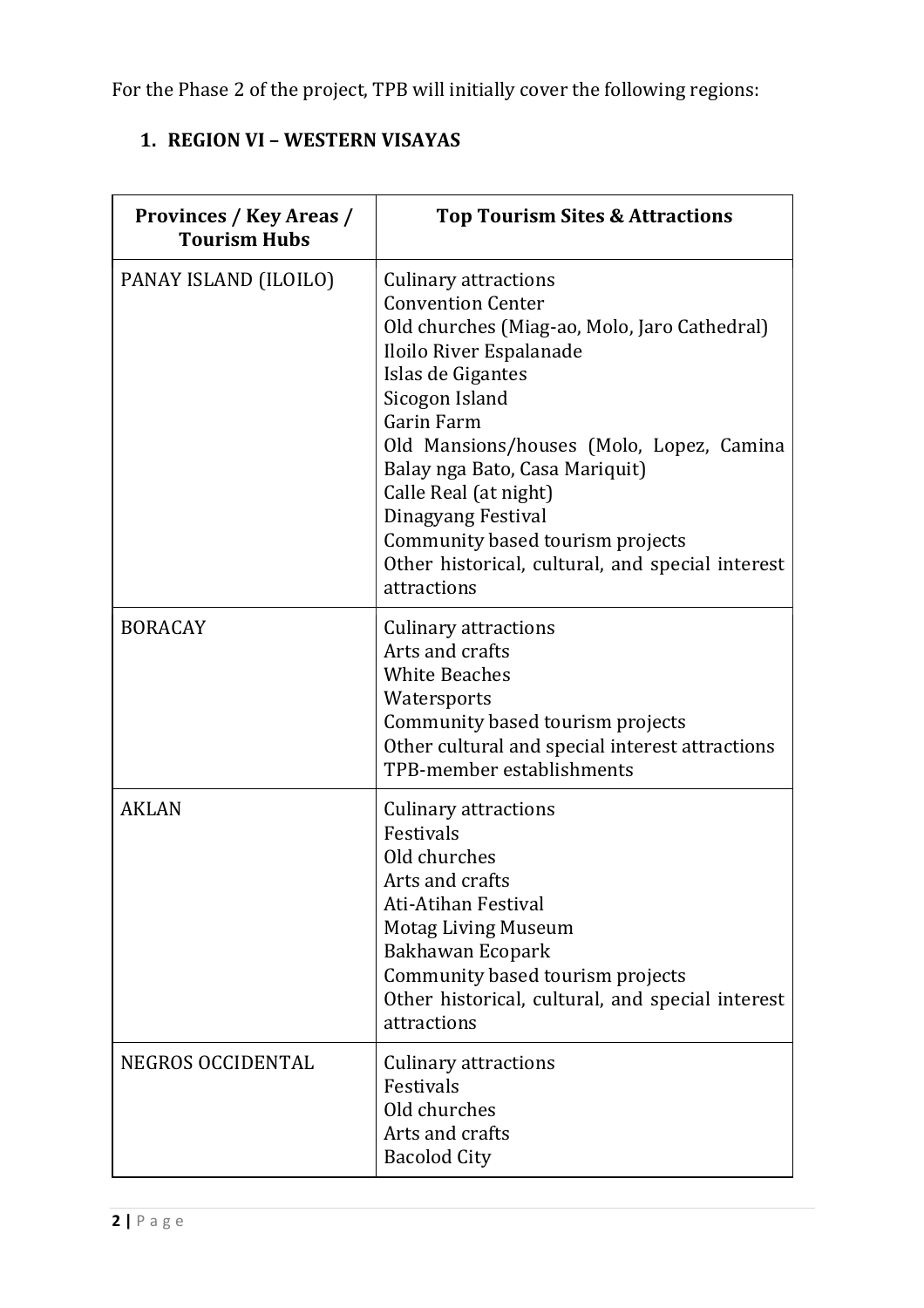|                        | Silay heritage town<br>Masskara Festival<br>Culinary attractions<br>Lakawon Island<br><b>Farm Tourism</b><br>Community based tourism projects<br>Other historical, cultural, and special interest<br>attractions/activities                                                                                                                                    |
|------------------------|----------------------------------------------------------------------------------------------------------------------------------------------------------------------------------------------------------------------------------------------------------------------------------------------------------------------------------------------------------------|
| <b>GUIMARAS ISLAND</b> | Culinary attractions<br>Festivals<br>Old churches<br>Arts and crafts<br><b>Mango Research Center</b><br><b>Trappist Monastery</b><br>Mango Farm<br>Guisi Lighthouse and Guisi beach<br><b>Beaches</b><br>Community based tourism projects<br>Other historical, cultural, and special interest<br>attractions                                                   |
| <b>ANTIQUE</b>         | Culinary attractions<br>Festivals<br>Old churches<br>Arts and crafts<br>Tibiao river (Kawa bath, water tubing)<br>Arts and crafts<br>Community based tourism projects<br>Other historical, cultural, and special interest<br>attractions/activities                                                                                                            |
| <b>CAPIZ</b>           | Culinary attractions<br>Festivals<br>Old churches<br>Arts and crafts<br>Seafood Capital<br>Islands<br><b>Farm Tourism</b><br>Palina Greenbelt Ecopark<br><b>Manuel Roxas Shrine</b><br>Sta. Monica Church/Pan-ay<br><b>Convention Center</b><br>Community based tourism projects<br>Other historical, cultural, and special interest<br>attractions/activities |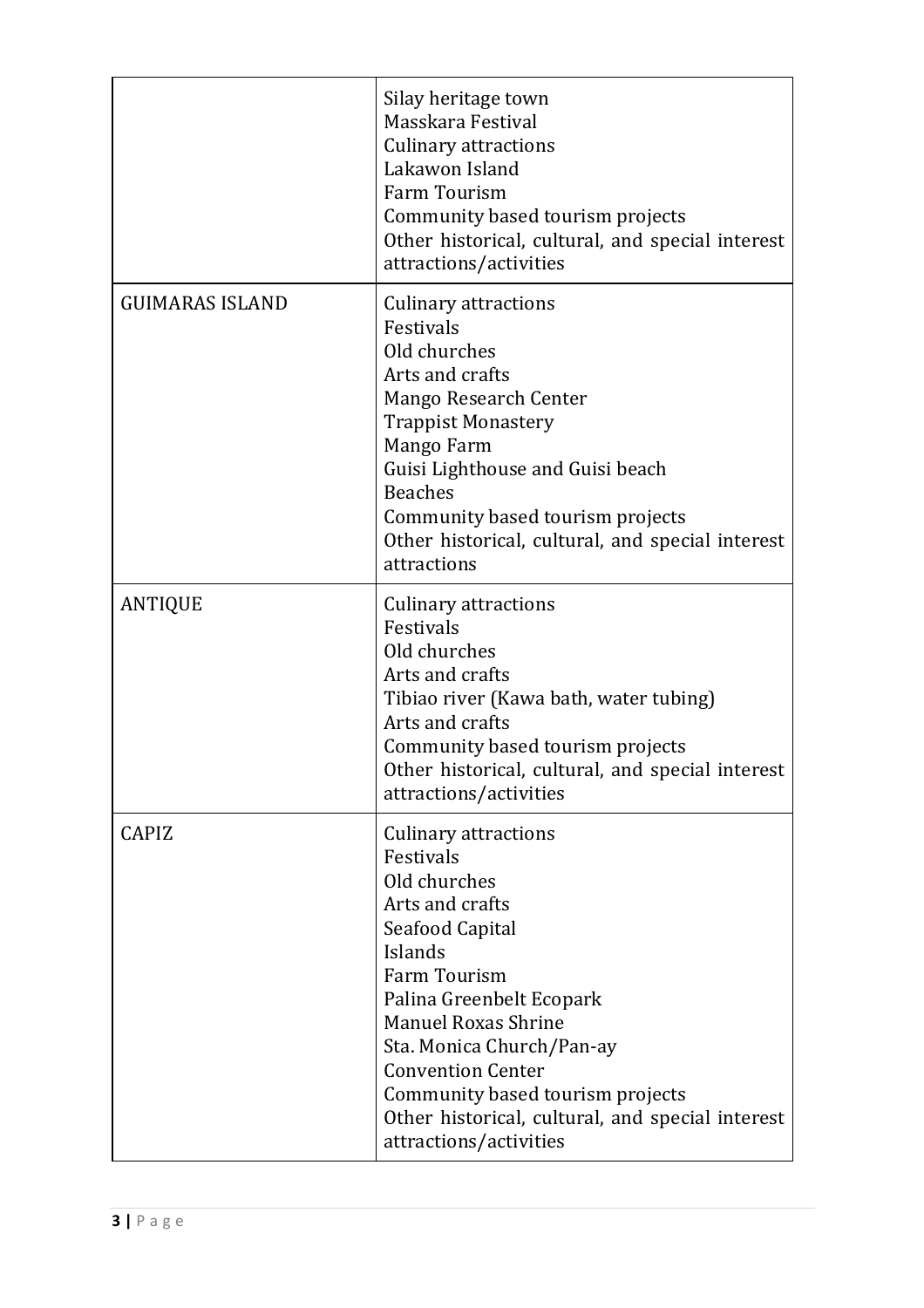## **2. REGION VII – CENTRAL VISAYAS REGION**

| <b>Provinces / Key Areas /</b><br><b>Tourism Hubs</b> | <b>Top Tourism Sites &amp; Attractions</b>                                                                                                                                                                                                                                                                                                                                                                                |
|-------------------------------------------------------|---------------------------------------------------------------------------------------------------------------------------------------------------------------------------------------------------------------------------------------------------------------------------------------------------------------------------------------------------------------------------------------------------------------------------|
| <b>CEBU</b>                                           | <b>Culinary attractions</b><br>Festivals<br>Old churches<br><b>Arts and Crafts</b><br>Temple of Leah<br>Sirao Flower Garden<br>10,000 Roses of Cebu<br>Kawasan Falls<br>Pescador Island<br><b>Oslob Whale Sharks</b><br><b>Sumilon Island Sanbar</b><br>Bantayan Island<br>Other historical and cultural attractions<br>Other special interest activities<br>Community-based projects                                     |
| <b>BOHOL</b>                                          | Culinary attractions<br>Festivals<br>Old churches<br><b>Arts and Crafts</b><br>Panglao Island<br><b>Chocolate Hills</b><br>Hinagdanan Cave<br>Loboc River<br>Man-Made Forest<br>Anda Beach<br>Alona Beach<br>Balicasag Island<br>Dimiao Twin Waterfalls<br><b>Philippine Tarsier and Wildlife Sanctuary</b><br>Other historical and cultural attractions<br>Other special interest activities<br>Community-based projects |
| <b>NEGROS ORIENTAL</b>                                | Culinary attractions<br>Festivals<br>Old churches<br><b>Arts and Crafts</b><br>Apo Island<br>Manjuyod Sandbar<br>Dolphin and Whale Watching in Bais<br><b>Antulang Beach Resort</b>                                                                                                                                                                                                                                       |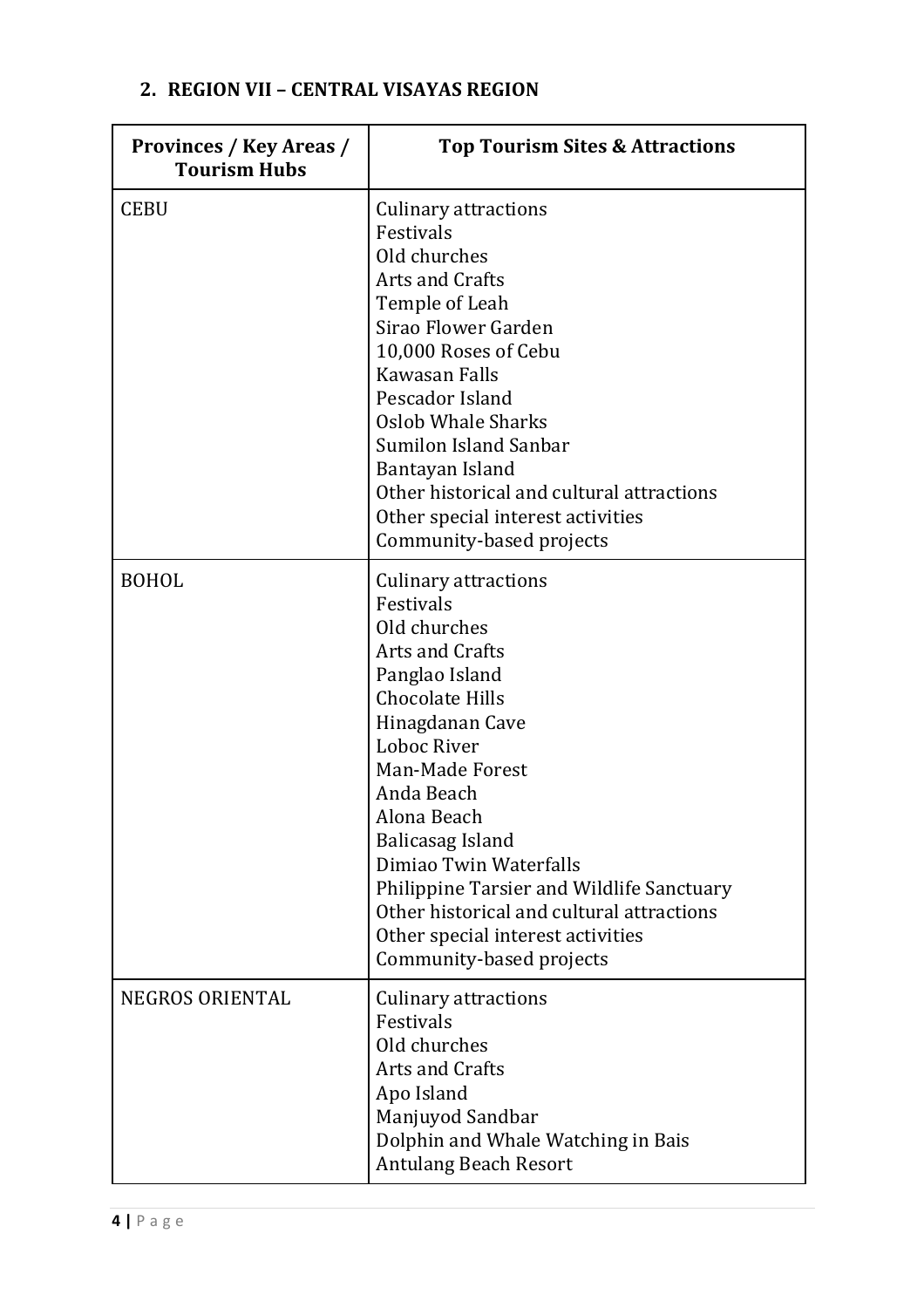|          | Lake Balanan<br>Mount Kanlaon<br><b>Casaroro Falls</b><br>Twin Lakes: Balinsasayao and Lake Danao<br>Community based projects<br>Other historical, cultural, and special interest<br>attractions / activities                                                              |
|----------|----------------------------------------------------------------------------------------------------------------------------------------------------------------------------------------------------------------------------------------------------------------------------|
| SIQUIJOR | Culinary attractions<br>Festivals<br>Old churches<br>Arts and Crafts<br>Cambugahay Falls<br><b>Tubod Marine Sanctuary</b><br>Paliton Beach<br>Old Balete Tree<br>Lugnason Falls<br><b>Cantabon Cave</b><br>Other historical, cultural, and special interest<br>attractions |

# **3. REGION XI – SOUTHERN MINDANAO REGION**

| <b>Provinces / Key Areas /</b><br><b>Tourism Hubs</b> | <b>Top Tourism Sites &amp; Attractions</b>                                                                                                                                                                                                                                                                                                                                |
|-------------------------------------------------------|---------------------------------------------------------------------------------------------------------------------------------------------------------------------------------------------------------------------------------------------------------------------------------------------------------------------------------------------------------------------------|
| DAVAO DE ORO                                          | Culinary attractions<br>Festivals<br>Old churches<br><b>Arts and Crafts</b><br>Mount Pandadagsaan<br><b>Marangig Falls</b><br>Amacan Crater<br>Malumagpak Falls<br>Lake Leonard<br>Fabian's Peak<br>Tadya Falls<br><b>Mainit Sulfuric Hot Spring</b><br>Awao Falls<br>Community based tourism projects<br>Other historical, cultural, and special interest<br>attractions |
| DAVAO DEL NORTE                                       | Culinary attractions<br>Festivals<br>Old churches                                                                                                                                                                                                                                                                                                                         |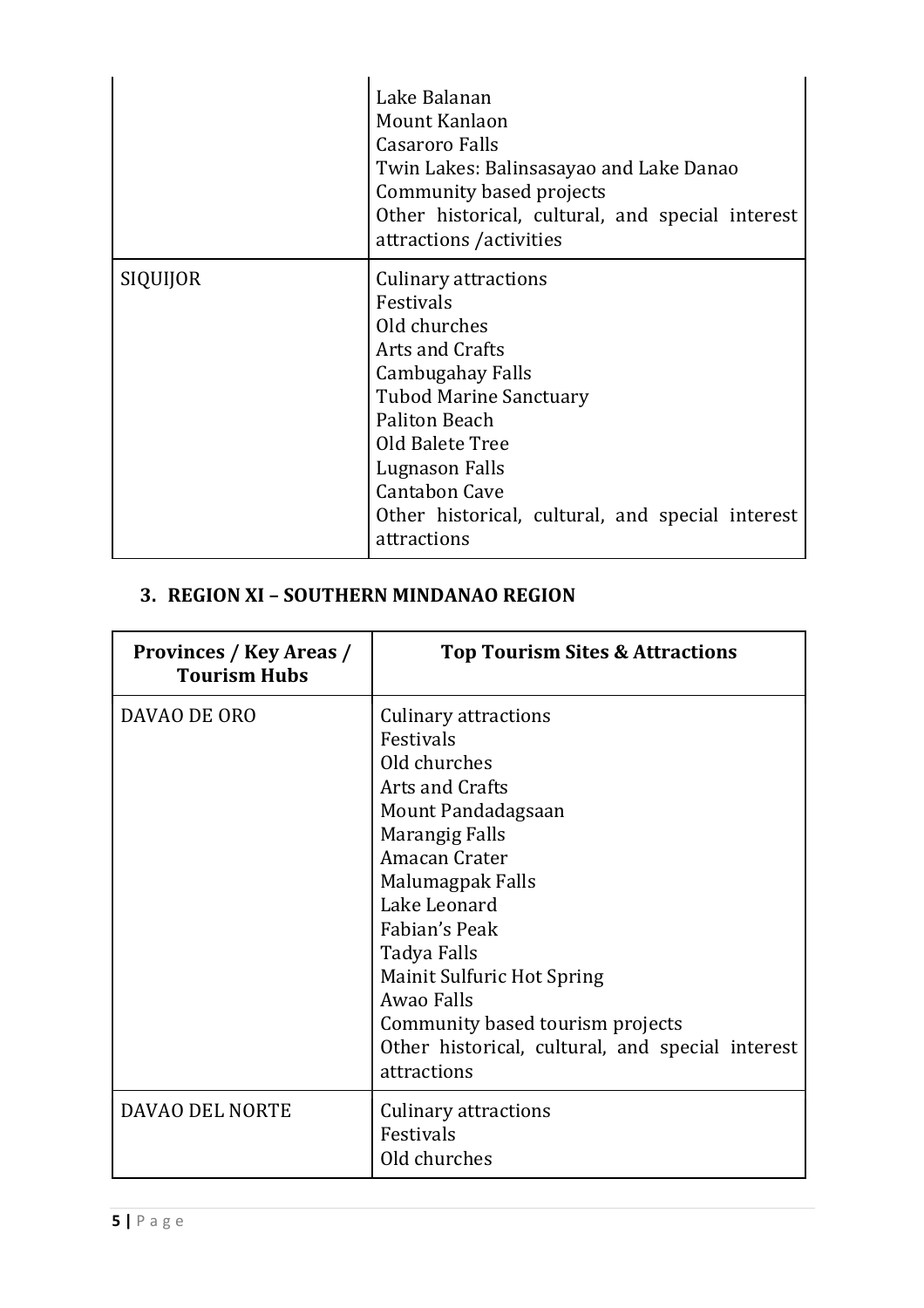|                       | Arts and Crafts<br>Island Garden City of Samal<br>Pearl Farm Beach Resort<br>Kaputian Beach<br>Tambo Vanishing Island<br>Japanese Cave House<br>Panas Falls<br>Malipano Island<br>Community based tourism projects<br>Other historical, cultural, and special interest<br>attractions                                                                                                                                                                       |
|-----------------------|-------------------------------------------------------------------------------------------------------------------------------------------------------------------------------------------------------------------------------------------------------------------------------------------------------------------------------------------------------------------------------------------------------------------------------------------------------------|
| DAVAO DEL SUR         | <b>Culinary attractions</b><br>Festivals<br>Old churches<br>Arts and Crafts<br>Mt. Apo<br>Virgin Falls<br>Philippine Eagle Center<br>Davao Crocodile Park and Zoo<br>Mt. Talomo<br>Tumari Falls<br>Camp Sabros<br>Tudaya Falls<br>Community based tourism projects<br>Other historical, cultural, and special interest<br>attractions                                                                                                                       |
| <b>DAVAO ORIENTAL</b> | Culinary attractions<br>Festivals<br>Old churches<br><b>Arts and Crafts</b><br>Mt Hamiguitan and Bonsai Forest<br>Aliwagwag Falls Eco Park<br><b>Curtain Falls</b><br>Magpamangaw Falls<br>San Victor Island<br>Lake Carolina<br><b>Pusan Point</b><br><b>Guang-Guang Mangrove Park and Nursery</b><br>Kapuka Falls<br><b>Sleeping Dinosaur Mati</b><br>Community based tourism projects<br>Other historical, cultural, and special interest<br>attractions |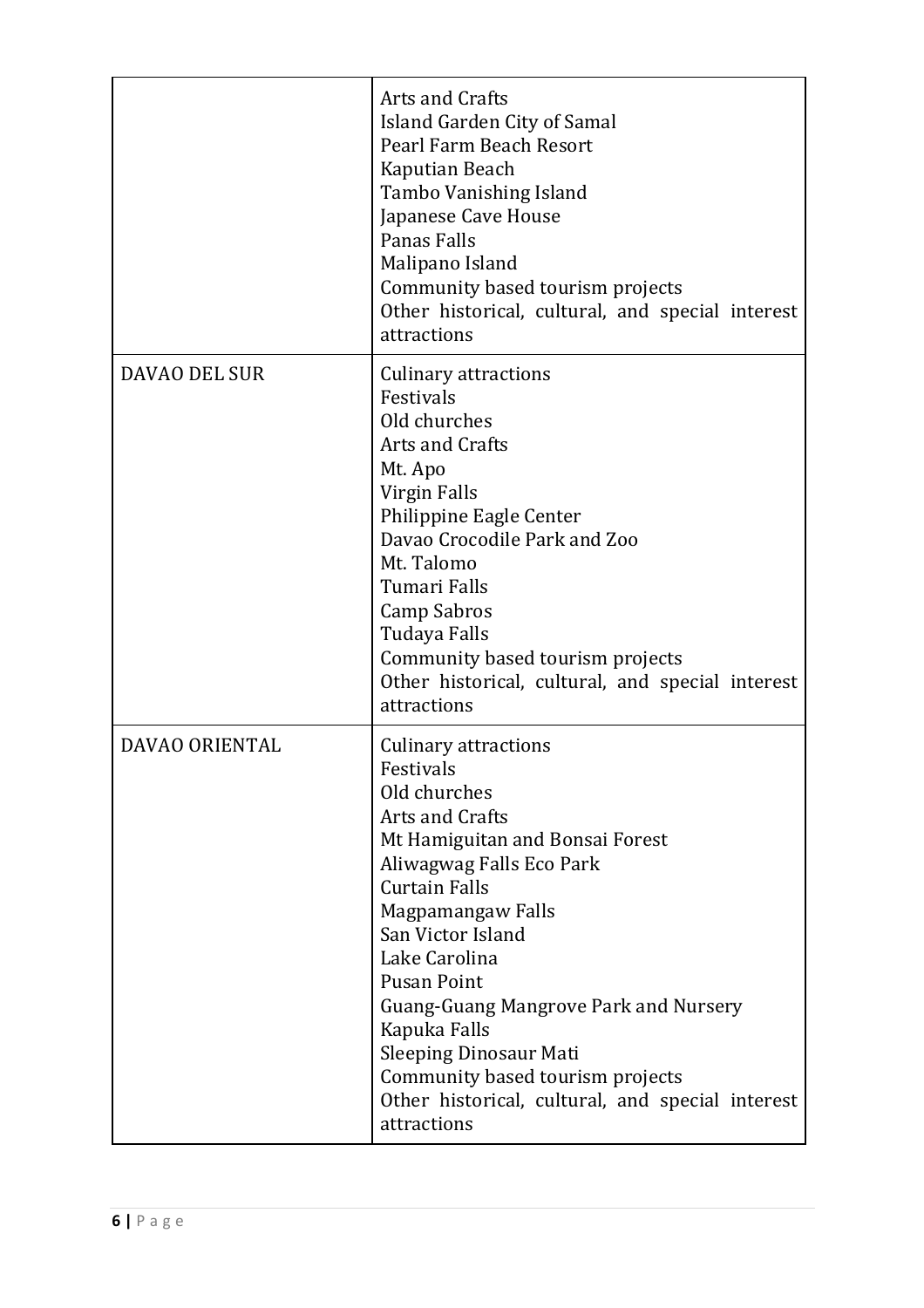## **4. REGION XIII – CARAGA REGION**

| Provinces / Key Areas /<br><b>Tourism Hubs</b> | <b>Top Tourism Sites &amp; Attractions</b>                                                                                                                                                                                                                                                                                                                                                                                                   |
|------------------------------------------------|----------------------------------------------------------------------------------------------------------------------------------------------------------------------------------------------------------------------------------------------------------------------------------------------------------------------------------------------------------------------------------------------------------------------------------------------|
| <b>AGUSAN DEL NORTE</b>                        | <b>Culinary attractions</b><br>Festivals<br>Old churches<br>Arts and crafts<br>Kalinawan River<br><b>Butuan National Museum</b><br>Lake Mainit<br><b>Centennial Bitaug Tree</b><br><b>Balangan Shrine Museum</b><br><b>Bolihon Beach</b><br><b>Agusan River</b><br>Kasunugan Hill<br><b>Gosoon Fish Sanctuary</b><br>Lambinigan Falls<br>Community based tourism projects<br>Other historical, cultural, and special interest<br>attractions |
| <b>AGUSAN DEL SUR</b>                          | <b>Culinary attractions</b><br>Festivals<br>Old churches<br>Arts and crafts<br>Agusan Marsh Wildlife Sanctuary<br><b>Bega Falls</b><br>Mount Magdiwata                                                                                                                                                                                                                                                                                       |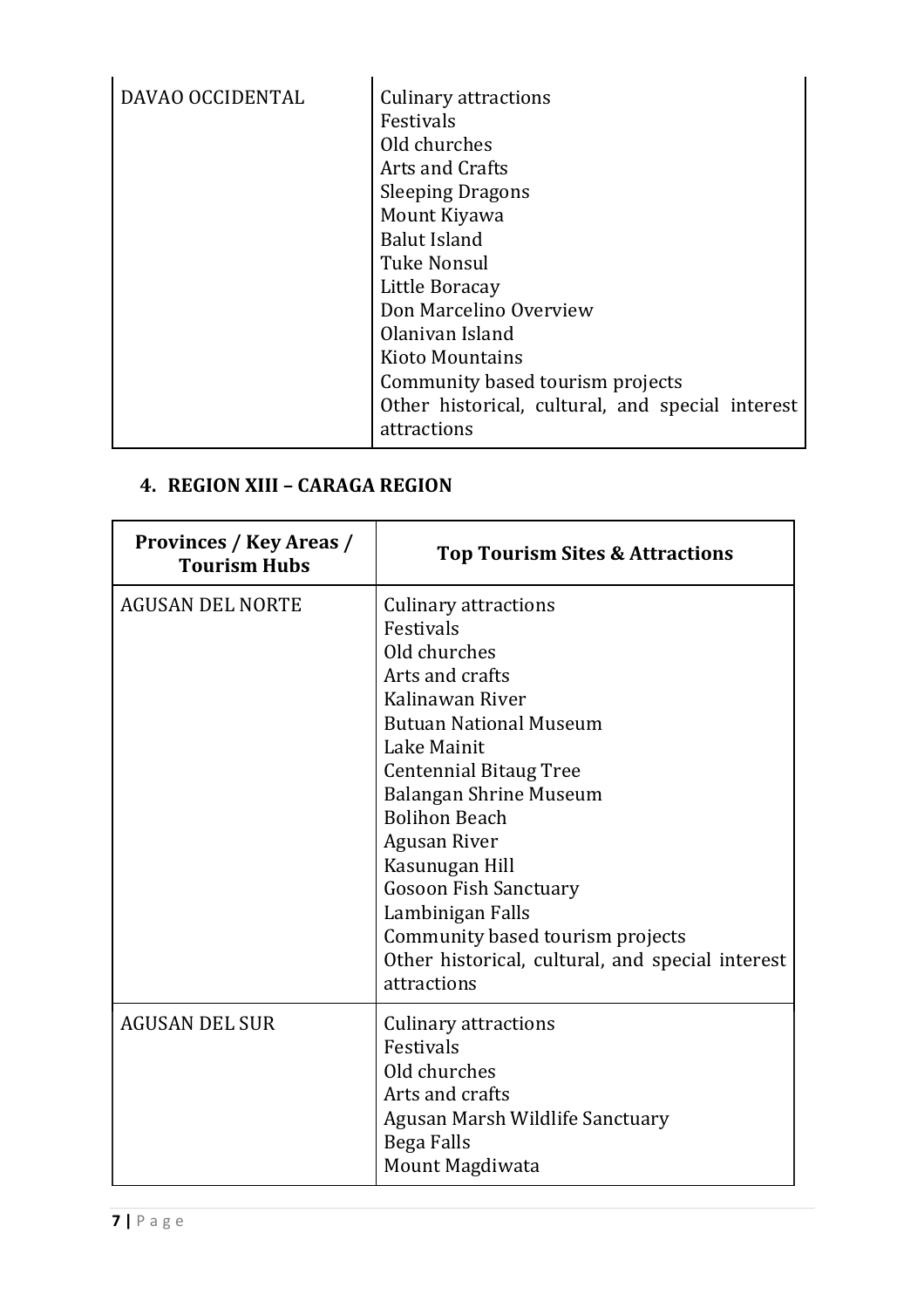|                          | Tugonan Falls<br><b>Gibong River</b><br><b>Ongop Cave</b><br><b>Putting Buhangin Cave</b><br>Lake Kaningbaylan<br>Community based tourism projects<br>Other cultural and special interest attractions                                                                                                                                                                                                                                             |
|--------------------------|---------------------------------------------------------------------------------------------------------------------------------------------------------------------------------------------------------------------------------------------------------------------------------------------------------------------------------------------------------------------------------------------------------------------------------------------------|
| <b>DINAGAT ISLANDS</b>   | <b>Culinary attractions</b><br>Festivals<br>Old churches<br>Arts and crafts<br>Lake Bababu<br>Isla Aga<br><b>Bitaog Beach</b><br>Quano Cave<br>Pangabangan Island<br>Hinabyan Beach<br><b>Oasis Islet</b><br>Duyos Beach<br>Dako Falls<br>Mount Palhi<br>Community based tourism projects<br>Other historical, cultural, and special interest<br>attractions<br>TPB-member establishments                                                         |
| <b>SURIGAO DEL NORTE</b> | Culinary attractions<br>Festivals<br>Old churches<br>Arts and crafts<br><b>Hinatuan Enchanted River</b><br>Hagonoy Island<br>Hinatuan Vanishing Island<br><b>Sohotan Cove National Park</b><br>Daku, Guyam and Naked Islands<br>Cloud Nine Siargao<br><b>Bukas Grande Island</b><br><b>Togonan Falls</b><br><b>Basul Island</b><br>Community based tourism projects<br>Other historical, cultural, and special interest<br>attractions/activities |
| <b>SURIGAO DEL SUR</b>   | <b>Culinary attractions</b><br>Festivals<br>Old churches                                                                                                                                                                                                                                                                                                                                                                                          |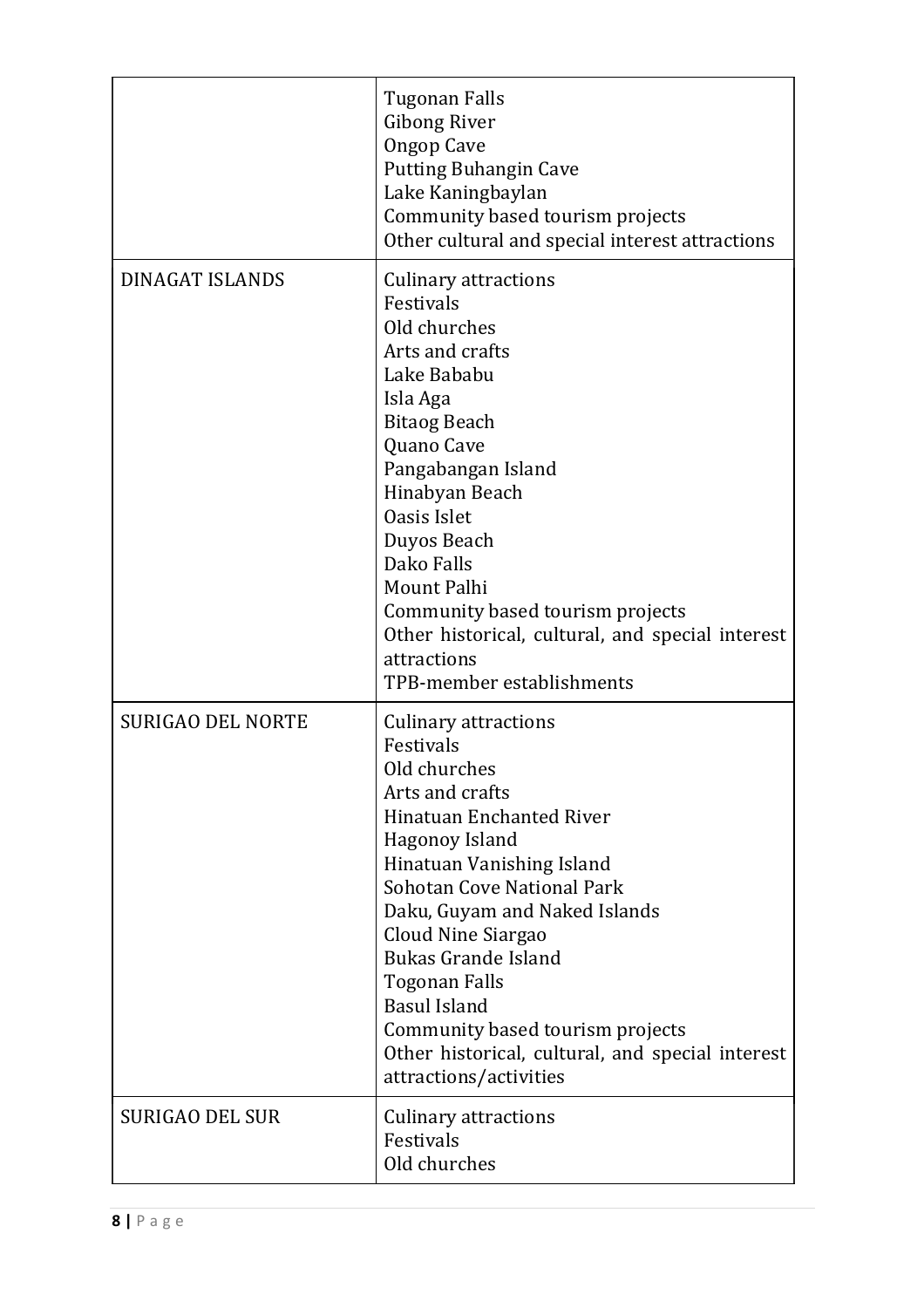| Arts and crafts<br><b>Enchanted River</b><br>Tinuy-an Falls<br>Britania Group of Islands<br>Cagwait Beach<br>Lanuza Marine Park and Sanctuary<br>Laswitan Falls and Lagoon<br>Cabgan Island |
|---------------------------------------------------------------------------------------------------------------------------------------------------------------------------------------------|
| Cantilan Islands<br>Magkawas Falls<br>Community based tourism projects                                                                                                                      |
| Other historical, cultural, and special interest<br>attractions                                                                                                                             |

## **5. BANGSAMORO AUTONOMOUS REGION IN MUSLIM MINDANAO (BARMM)**

| <b>Provinces / Key Areas /</b><br><b>Tourism Hubs</b> | <b>Top Tourism Sites &amp; Attractions</b>                                                                                                                                                                                                                                                                                          |
|-------------------------------------------------------|-------------------------------------------------------------------------------------------------------------------------------------------------------------------------------------------------------------------------------------------------------------------------------------------------------------------------------------|
| <b>BASILAN</b>                                        | <b>Culinary attractions</b><br>Festivals<br>Old churches<br><b>Arts and Crafts</b><br>Lampinigan Island<br><b>Bulingan Falls</b><br>Yakan Heritage Building<br>Lamitan Eco-Park<br>Basilan's Pink Beach<br>Kayumkuman Island<br>Community based tourism projects<br>Other historical, cultural, and special interest<br>attractions |
| <b>LANAO DEL SUR</b>                                  | Culinary attractions<br>Festivals<br>Old churches<br><b>Arts and Crafts</b><br>Lake Lanao<br>Kanapnapan Falls<br>Aga Khan Museum<br>Mabul Beach<br>Lake Dapao National Park<br><b>MSU Marawi</b><br><b>Plo Baraket Mosque</b><br><b>Barurao Springs</b>                                                                             |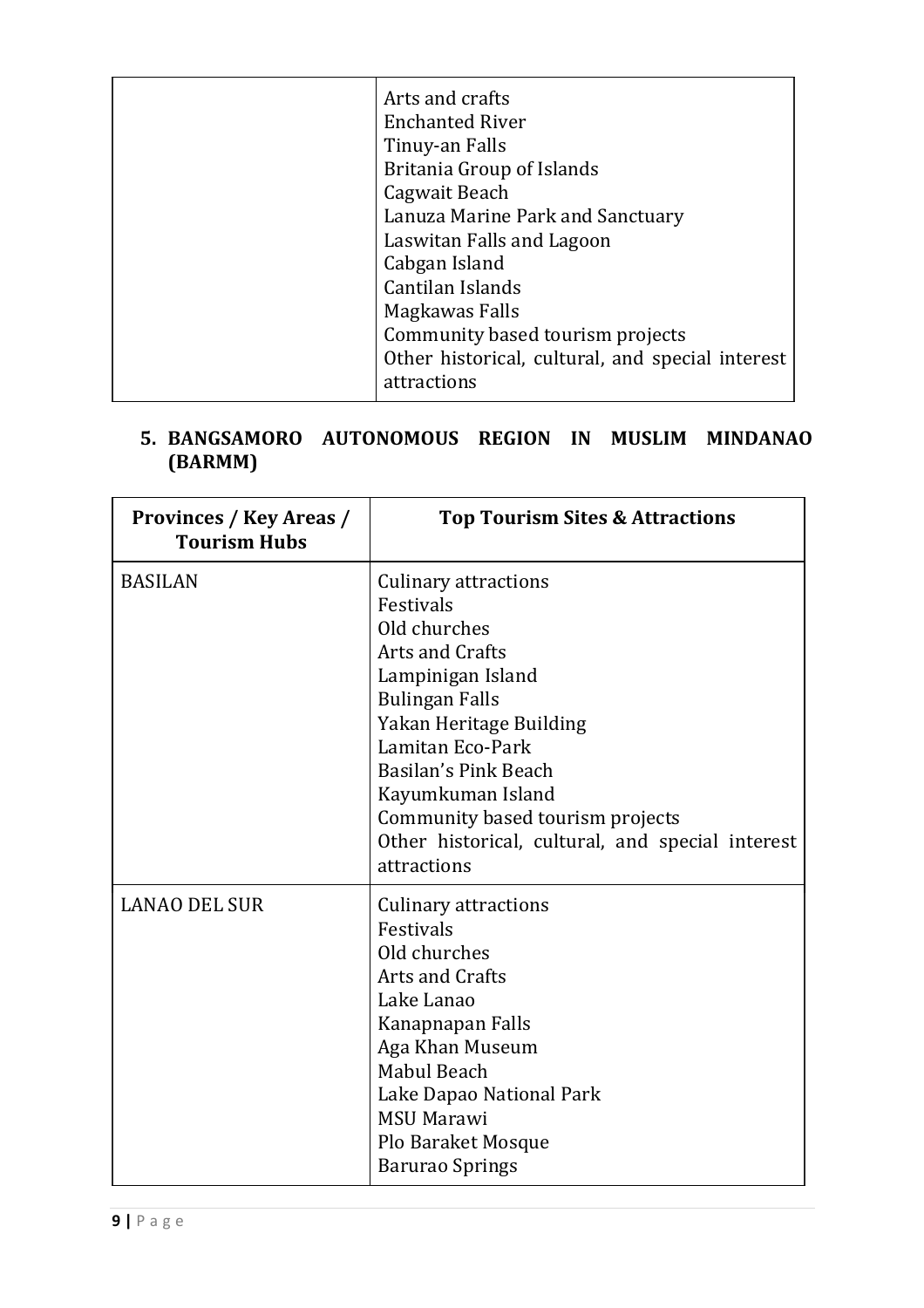|                    | Community based tourism projects<br>Other cultural and special interest attractions                                                                                                                                                                                                                                                                                                                                                 |
|--------------------|-------------------------------------------------------------------------------------------------------------------------------------------------------------------------------------------------------------------------------------------------------------------------------------------------------------------------------------------------------------------------------------------------------------------------------------|
| <b>MAGUINDANAO</b> | <b>Culinary attractions</b><br>Festivals<br>Old churches<br><b>Arts and Crafts</b><br>Liguasan Marsh<br>Lake Buluan<br><b>Blue Lagoon</b><br>Al Jamelah Weaving Center<br>Kutawato Cave<br><b>Pink Mosque</b><br><b>Grand Mosque</b><br>Lake Balut<br>Kiga Falls, Sapala Falls and Tabuan Falls<br>Rio De Grande De Mindanao<br>Community based tourism projects<br>Other historical, cultural, and special interest<br>attractions |
| <b>SULU</b>        | <b>Culinary attractions</b><br>Festivals<br>Old churches<br>Arts and Crafts<br>Tubbataha Reff National Marine Park<br>Bangas Island<br><b>Mount Datu</b><br>Manisan Beach<br>Maubo Beach<br>Hadji Panglima Tahil<br><b>Tanduh Beach</b><br>Community based tourism projects<br>Other historical, cultural, and special interest<br>attractions/activities                                                                           |
| <b>TAWI TAWI</b>   | Culinary attractions<br>Festivals<br>Old churches<br><b>Arts and Crafts</b><br>Panampangan Island<br>Sibutu Natural Wildlife Sanctuary<br><b>Bud Bongao Peak</b><br><b>Gusong Reef</b><br>Turtle Islands<br>Sangasiapu Island                                                                                                                                                                                                       |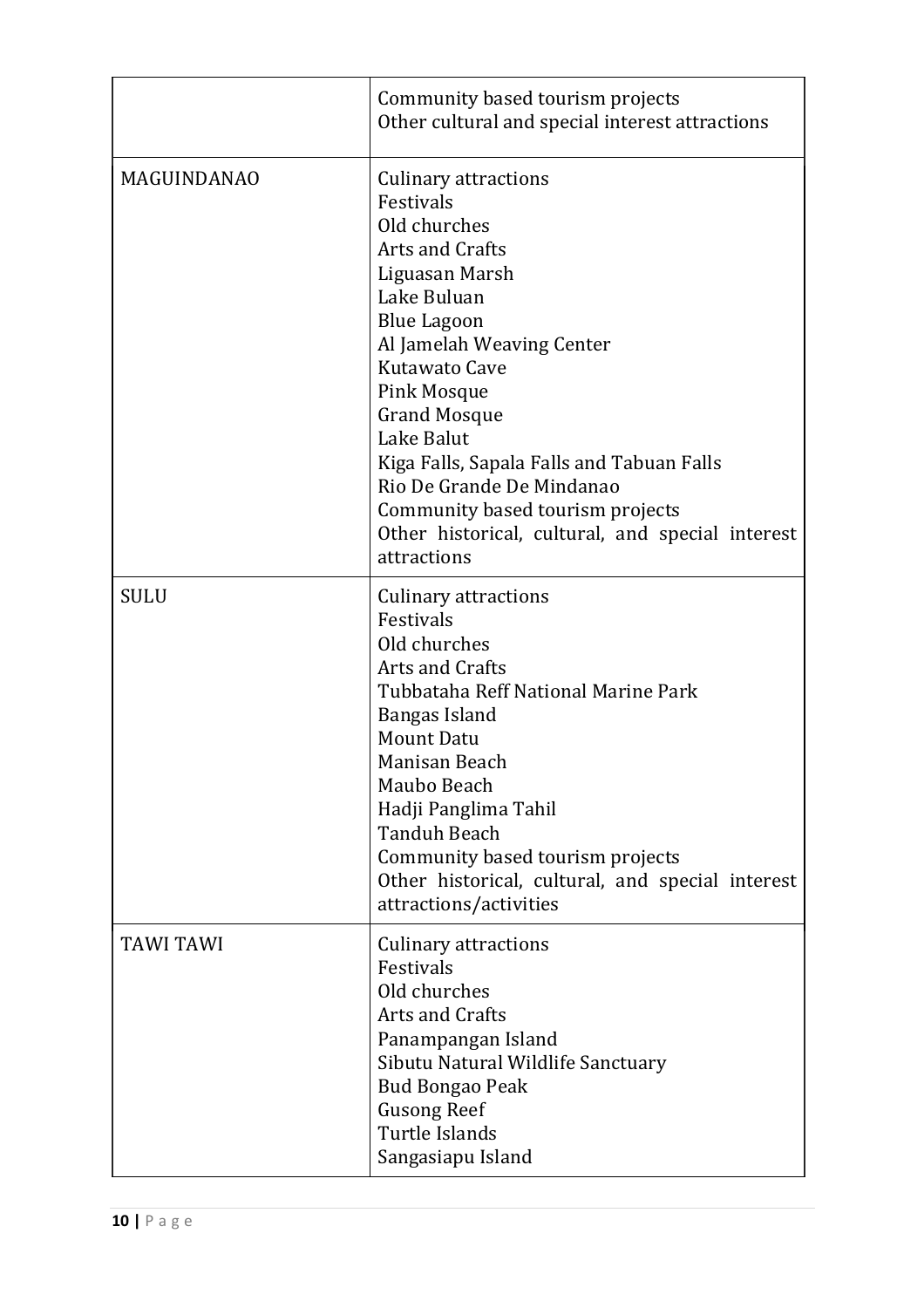| Badjao Village<br>Biraddali Falls<br>  Other historical, cultural, and special interest<br>attractions |
|--------------------------------------------------------------------------------------------------------|
|                                                                                                        |

The above-stated list of tourism sites and attractions are only indicative. TPB and the winning bidder shall agree on the tourism sites and attractions to be covered taking into consideration the Inter-Agency Task Force on the Emerging Infectious Diseases (IATF-EID) health and safety guidelines and protocols as well as recommendations from the DOT Regional Offices and/or Local Government Units (LGUs).

Moreover, this phase will also cover the post production of Cordillera Administrative Region and Region 4B (MIMAROPA), wherein the production or location shoot of these regions were completed in 2021. All materials will be turned over by TPB to the winning supplier.

## **II. PURPOSE/OBJECTIVES**

As this pandemic has made social distancing a priority for all of us, there is a need to create a web-based 360°virtual reality experiential regional tours of Philippine tourist destinations without an in-person tour.

The Philippine Tourism Promotions Board (PTPB) is in need to engage the services of a reputable multimedia services company with experience and expertise in the production and development of a web-based 360°VR tours, with the following objectives:

- 1. To serve as a marketing tool of the Regions to the wider travel industry:
	- A sales marketing platform based on the concept of the traditional fam trip and allows TPB/DOT/FOs to take travel agents on virtual tour of the Philippines;
	- It enables travel agents to explore and improve their destination knowledge for a wider range of places and products which they can promote to their consumers and make them "Philippine Specialists"; and
	- Online travel resource for the travel planners.
- 2. To sustain interest of existing tourist destinations in the Philippines;
- 3. To provide visitors with immersive VR experience of different Philippine tourist destinations:
- 4. To increase ePublicity of different Philippine tourist destinations; and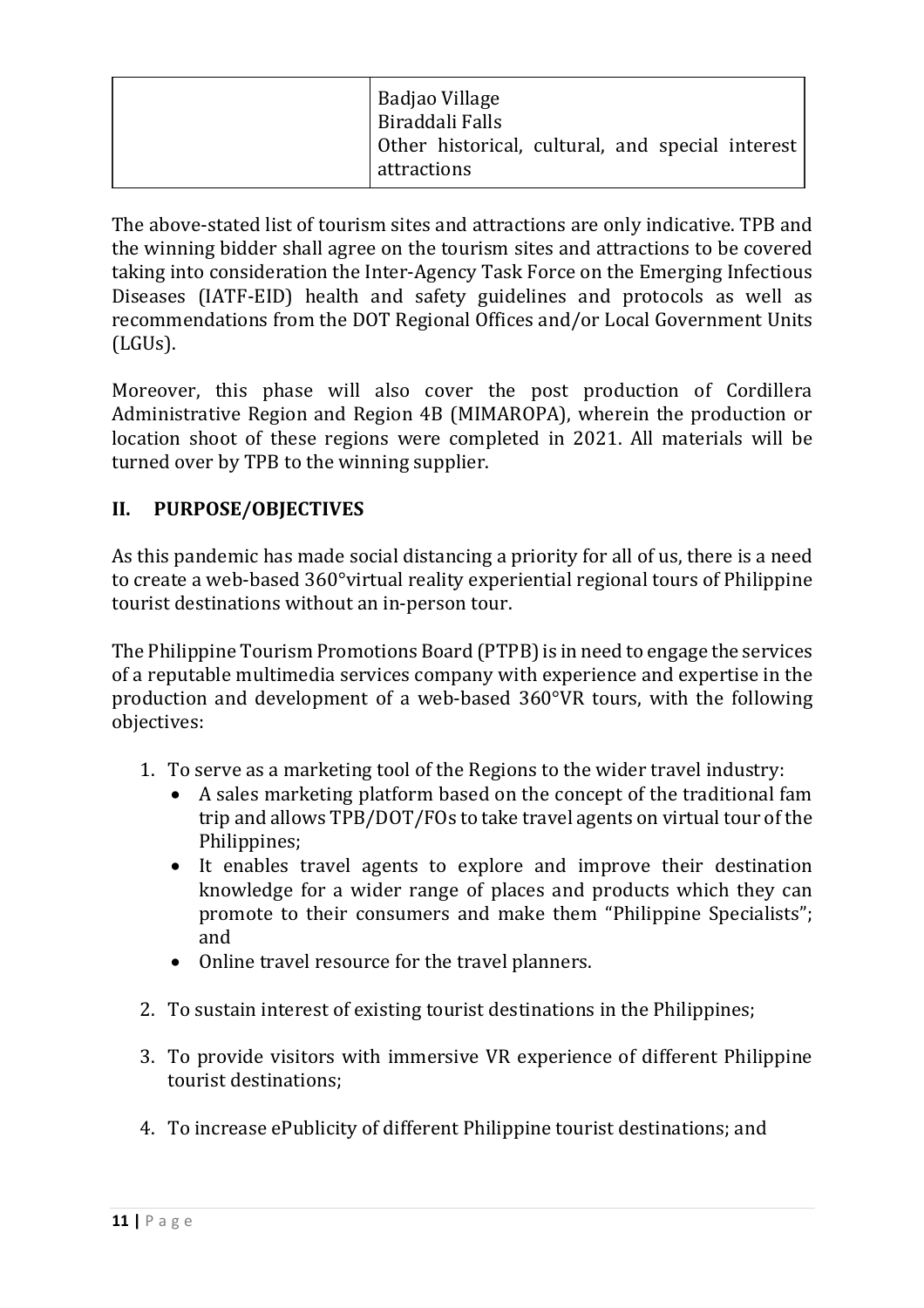- 5. To support promotion of responsible tourism to some environmentally sensitive/ vulnerable Philippine tourist destinations.
- 6. General Theme: **SAFE TRAVELS**. The Philippines has obtained the 'Safe Travels' stamp from the World Travel & Tourism Council (WTTC), granting approval of the country as a trusted global destination that follows strict health and hygiene protocols amid the COVID-19 pandemic.

For this purpose, a Multimedia Services Company refers to a company who provides many services that uses a combination of different content forms such as text, audio, images, animations, video and interactive content, such as Audio Visual Presentations, 3-Dimensional (3D) and Virtual Reality Tours, among others. In summary, a Multimedia Services Company for this project is a professional media company experienced in conceptualizing, producing and executing Audio Visual Presentations, 3-Dimensional (3D) and Virtual Reality Tours.

#### **III. SCOPE OF SERVICES/ DELIVERABLES**

1. PRE-PRODUCTION consists of developing a virtual tour that is engaging, interactive and contains rich visual content for the audience.

The Consultant shall develop the following:

- Virtual tour concept featuring Philippine local travel and highlighting tourist attractions, nature and adventure, history, arts & culture, food and hospitality per region
- Storyboard and shoot guide of determined locations and activities
- Branded graphic design skins and interface of virtual tour navigation icons and component features
- Establish proper communication and support for the project with local government officials per region and location
- Securing of local permits and approvals through endorsement letter requests
- Coordination with key personnel, local guide and representatives per locality
- Logistical planning, mobilization, accommodations, scheduling, scouting and ocular per region
- Research reference and information sourcing on Philippine tourism for 5 regions and corresponding locations
- Script development (English language), copywriting for information tagging and voice over narration
- Voice over talent scouting and casting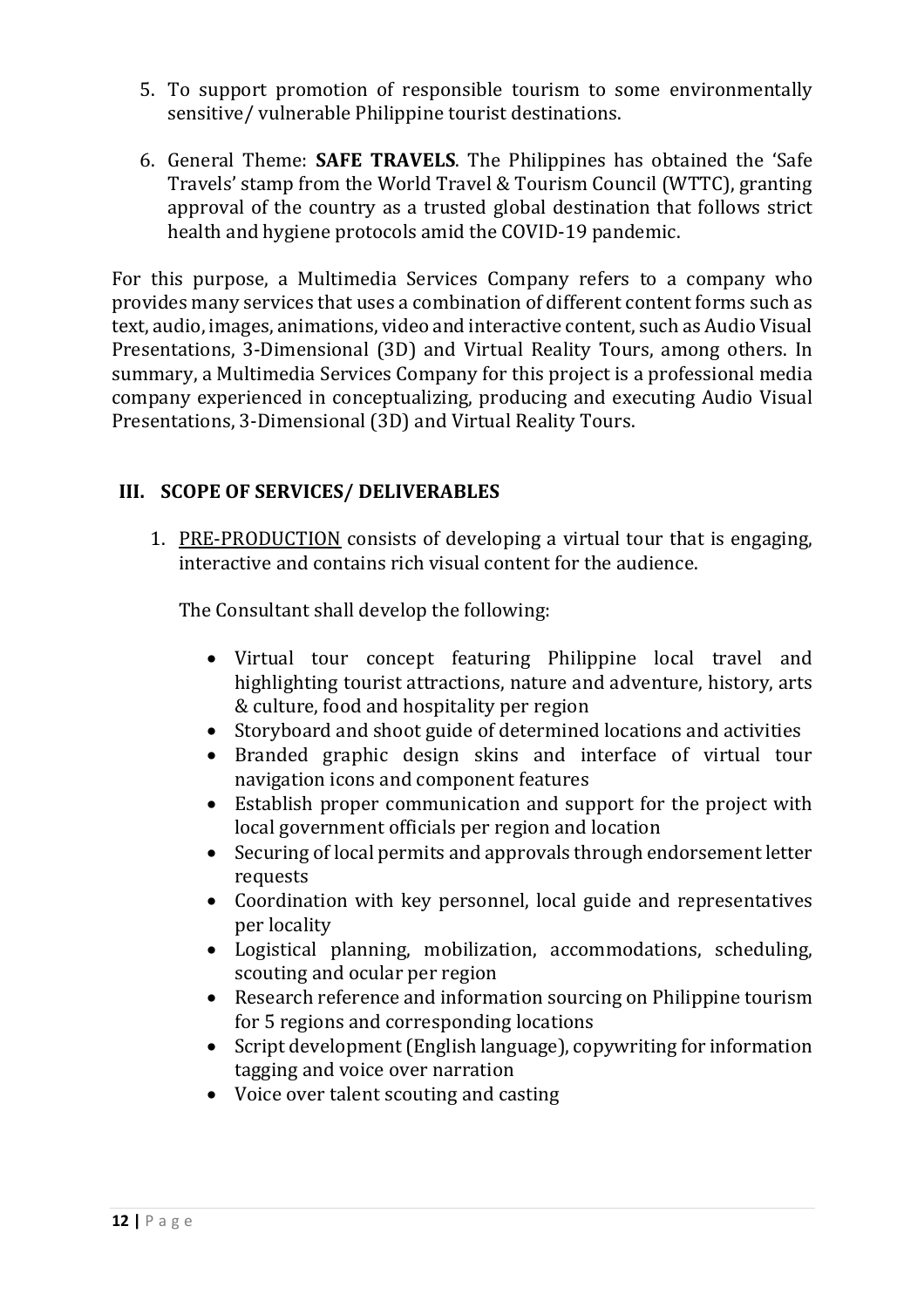- 2. PRODUCTION. After storyboard and script has been approved, the Consultant shall set off to shoot, produce and capture the materials needed for the virtual tours, which includes:
	- 360° Photography and Videography for each region and corresponding localities
	- Panoramic photos from ground and aerial hotspots
	- Aerial HD photography and videography of key destinations, arts & culture, nature and adventure activities, landmarks, local persons
	- Time-lapse and live panorama highlight features for nature locations (sunset, beach activities, waterfalls, etc.)
	- Recording of natural background sound environment in applicable destinations
	- Photo and video gallery
	- Guided Tour Voice Over Recording Interior/Exterior 3D Reality Capture Scanning of Key Landmarks, such as National Cultural Treasures (NCTs) or Important Cultural Properties (ICPS): Identified Key Landmark and heritage sites, churches, and museum structures shall be captured and produced into following formats:
		- $\circ$  360 flythrough animation to include cross section views, top down views and other unique perspectives using scan data.
		- $\circ$  3D walkthrough tour and enabled to view in the following modes and perspectives (minimum User Engagement Features):
			- Multimedia Tags
			- Information Windows
			- 360 Interactive Windows
			- Adaptive HDR Photos
			- Guided Voice Over Tour
			- E-Learning Module
			- 3D Walkthrough view
			- 3D Dollhouse View
			- 3D Maps and Floor Plan View
	- Introduction AVP per region and module highlighting key shots per local province (minimum of 60 secs).
	- Audio Recording of VO talent and music scoring (royalty free music background), supplier may recommend, subject to the approval of TPB
- 3. POST-PRODUCTION. The virtual tour application shall be interactive, customizable, and optimized for both online and offline viewing viewable on multiple devices (smart phone, tablet, desktop/laptop and VR headsets), and published on google street view for increased online presence. Post-production shall include: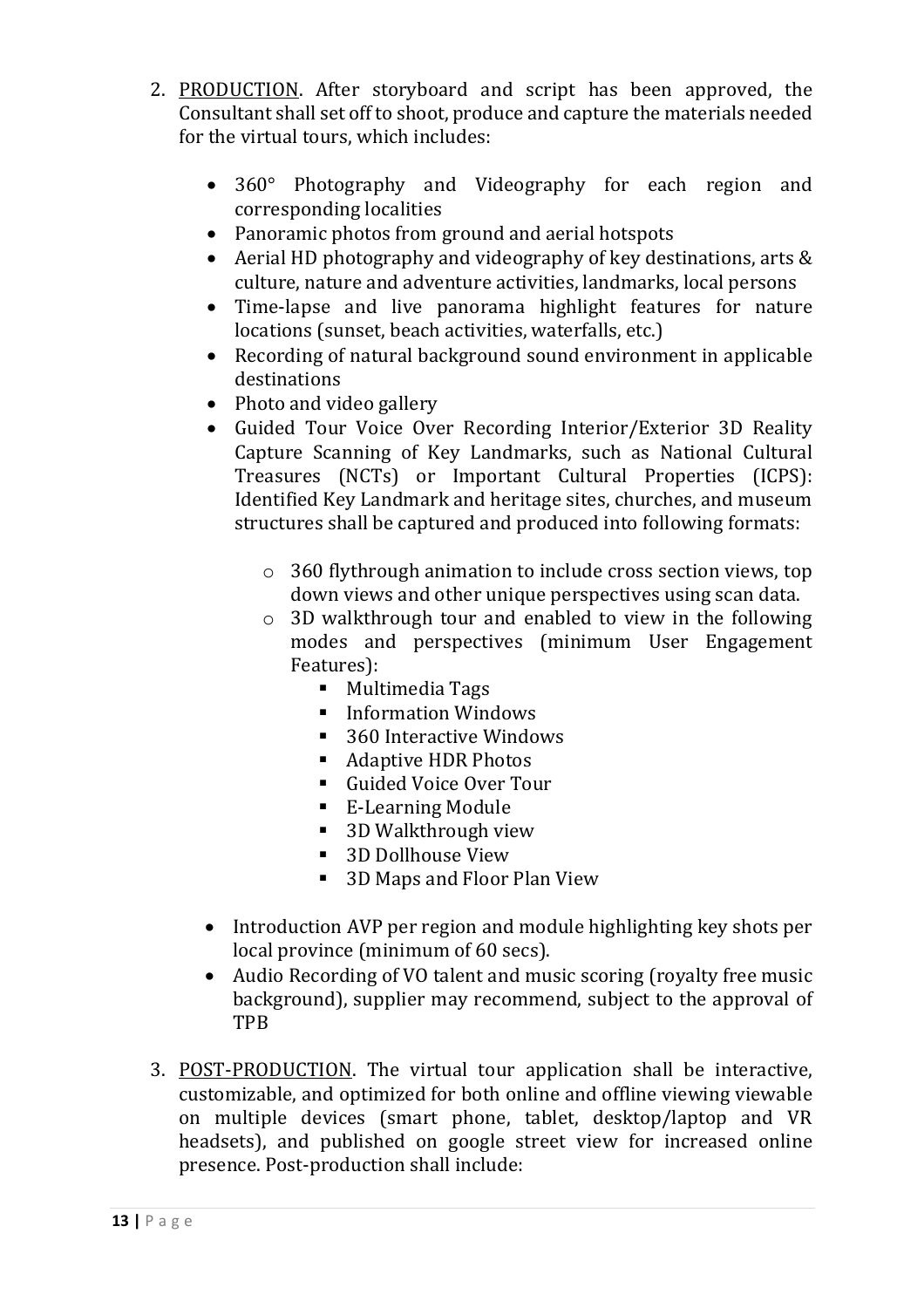- Video and Photo Editing of still images, aerial footage
- 360° panoramic processing and stitching, and color grading
- 3D tour post processing, editing of space, custom slideshow/animation and multimedia information tagging
- AVP editing, compositing, text superimpositions/graphics and effects
- Programing of virtual tour application, navigation and mapping, transition effects
- Multimedia information tagging (hyperlinks to external sites and reference information)
- Audio embed of VO recorded narration
- Incorporation of graphic design skins and custom interface
- Background music and sound effects
- Photo and video gallery compilation
- Virtual Tour program cloud upload and file export
- Virtual Tour Finalization

**Note:** Post – production will cover seven (7) regions as indicated in item I.

- 4. TECHNICAL SUPPORT, inclusive for one year, which includes, but not limited to the following:
	- Virtual Tour Management Support
	- One-year Cloud Hosting Plan and Technical Support
		- $\circ$  Cloud hosted URL Link to Virtual tour application for 5 Regions Locations
		- $\circ$  Inclusive of one year 5 gig cloud hosting plan for 5 regions
		- $\circ$  Offline .exe file of Virtual Tour of 5 Regions
		- $\circ$  FTP links for TPB local server hosting
		- o One-year Cloud Hosting Plan and Technical Support
	- Inclusive of TPB Virtual Tour Software License (not subscription)
	- Inclusive of 3D Reality Capture Viewing Software
	- 3-Day Training for Program for TPB Team
		- $\circ$  Virtual tour basics on creating virtual tours, processing, navigation, best practices
		- $\circ$  Compilation folder of video tutorial references/links and instruction manual on basic custom virtual tour features
		- $\circ$  One (1) User account access for 3D tours
		- $\circ$  Training on multimedia tagging, user navigation and best practices of 3D Tour
		- $\circ$  Cloud hosted URL link for all 3D Tours of Key Landmarks Structures inclusive of one-year hosting
		- $\circ$  Training on navigation, viewing, animation creation using 3D Reality Capture scans.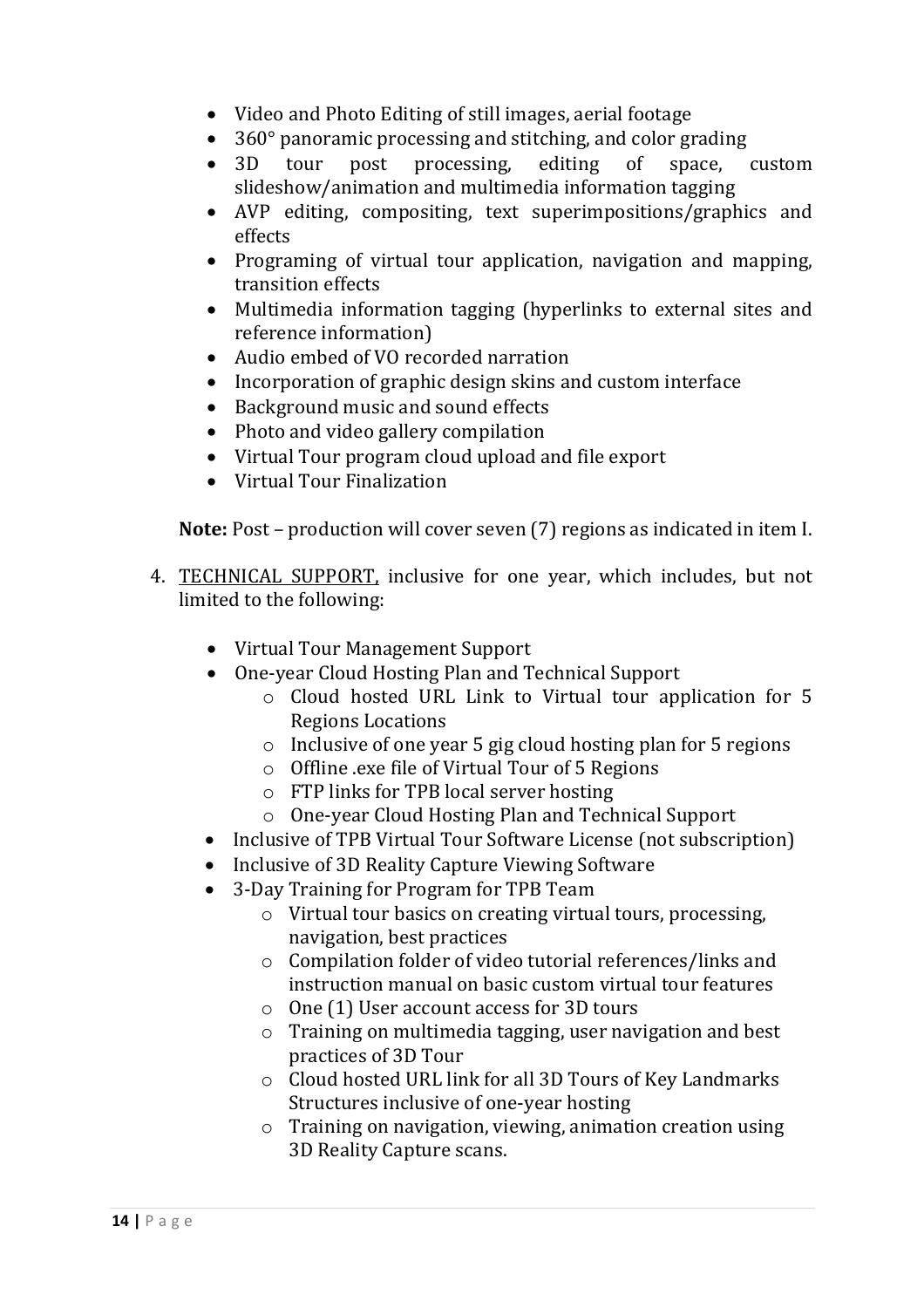- All Raw Photos, Videos and 360°Panoramics submitted to TPB shall become and remain the property of TPB, including copyright thereto.
- Audio Visual Presentations for each Region in .mp4 format (minimum of 60 seconds)
- Update on User Interface and Content

5. Minimum Required Personnel. Key personnel involved in the project must have a minimum of three (3) years of relevant experience supported by curriculum vitae $(CVs)$ :

- Project Manager
- CAAP Licensed Drone Pilot
- Reality Capture Specialist
- Graphic Designer
- Videographer/ Photographer
- Copywriter
- Virtual Tour Programmer

Note: Bidders may recommend additional personnel deemed fit for the team. All additional personnel must have at least three (3) years of relevant experience.

#### **TPB's RESPONSIBILITY**

- 1. Finalization of itinerary for the location shoot during production stage with the assistance from concerned DOT Regional Offices and LGUs.
- 2. Travel expense of the production crew, maximum four  $(4)$  persons, will be covered by TPB such as food, accommodation and air, sea or/and land transportation, RT PCR (Covid-19)/Antigen tests and PPEs if needed, and other miscellaneous expenses related to the location shooting.
- 3. Assignment of at least one (1) TPB personnel to accompany the production team during the location shoot.
- 4. Endorsement of the production team to concerned DOT Regional Offices and LGUs and assistance in securing necessary permits for the location shoots.

#### **V. QUALIFICATION OF PROSPECTIVE BIDDERS**

Prospective bidder should have the following qualifications:

- 1. Engaged in the business as professional media company for at least three  $(3)$  years;
- 2. Must be Filipino owned, operated and legally registered under Philippine laws; and
- **3. Must have previously completed projects, a minimum of** three (3) projects for the past three (3) years in providing virtual tours and similar works for National Government Agencies, Local Government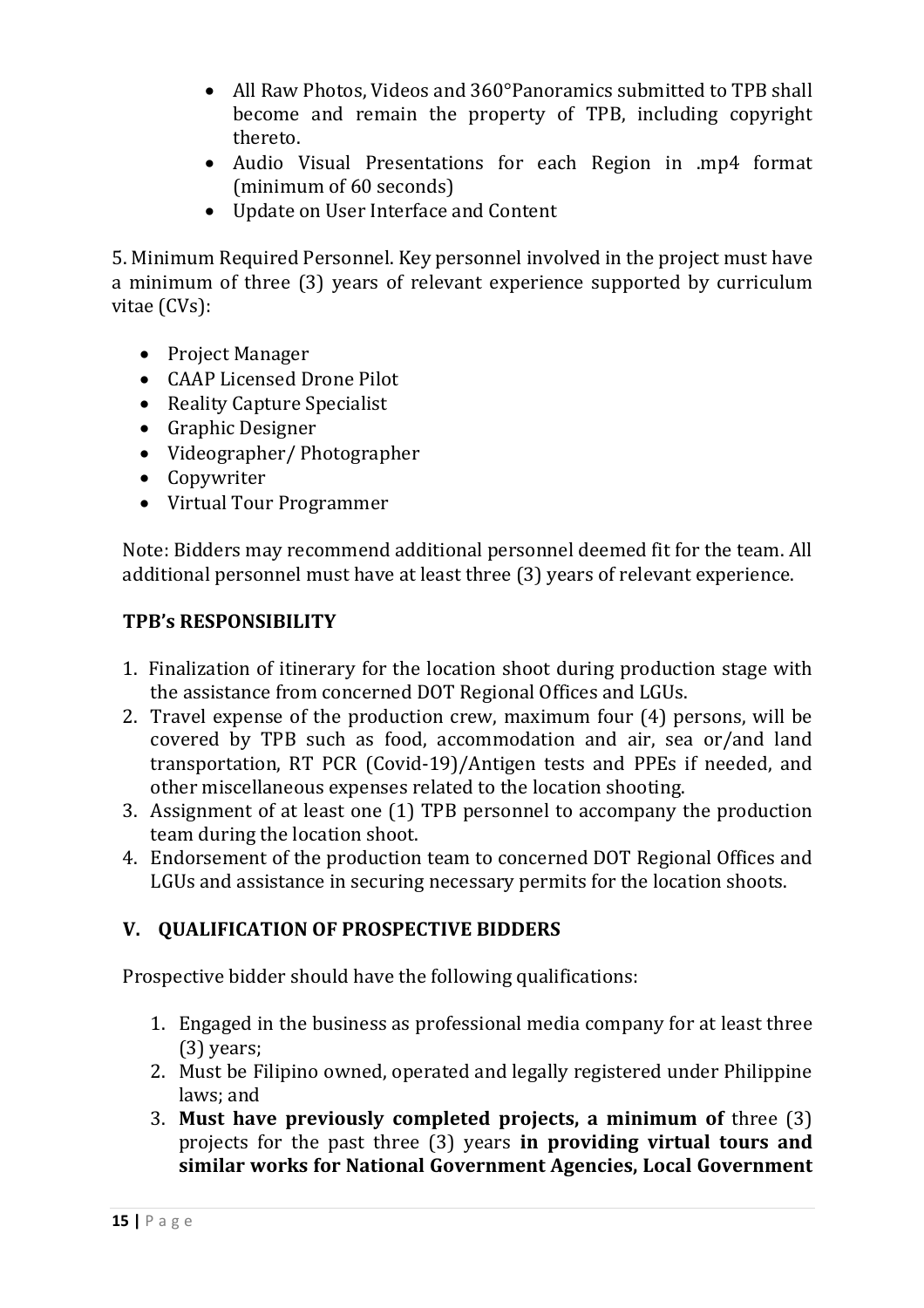**Units, and/or Private Agencies, Institutions or Organizations** (with at least 1 government client).

Note: Bidders must provide a link or submit a copy of at least three  $(3)$ completed virtual tours.

#### **IV. ADDITIONAL REQUIREMENTS**

Bidders are required to make a presentation (maximum of 30 minutes) of their plan approach. The winning bidder must attain a hurdle rate of 85% based on the following set of selection criteria with their corresponding weight assignment:

#### **V. CRITERIA FOR EVALUATION**

| <b>PROPOSAL</b>           | <b>WEIGHT</b> |
|---------------------------|---------------|
| <b>Technical Proposal</b> | 80%           |
| <b>Financial Proposal</b> | <b>20%</b>    |
| TOTAI                     | 100%          |

#### **VI. SHORLISTING CRITERIA AND RATING SYSTEM**

The criteria and rating system for the shortlisting of multimedia companies are as follows:

|    |             | <b>PARTICULARS</b>                                                                                                                                                                                                                                                                                                                                                                                                                                                                                            | Percent<br>Weight |
|----|-------------|---------------------------------------------------------------------------------------------------------------------------------------------------------------------------------------------------------------------------------------------------------------------------------------------------------------------------------------------------------------------------------------------------------------------------------------------------------------------------------------------------------------|-------------------|
| I. |             | <b>Applicable Experience of the Multimedia Company</b>                                                                                                                                                                                                                                                                                                                                                                                                                                                        | 50%               |
|    | $A_{\cdot}$ | At least 3 years of experience in business as<br>professional media company<br>With 3 years or more relevant experience (30%)<br>With less than 3 years $(0\%)$                                                                                                                                                                                                                                                                                                                                               | 30%               |
|    | В.          | Previously completed a minimum of 3 similar<br>projects for the past 3 years (minimum of 3 virtual<br>tours-related projects, with at least 1 government<br>client)<br>Based on submitted Certificates of Project Completion<br>showing satisfactory delivery of service.<br>Minimum of 3 virtual tours-related projects, with<br>at least 1 government client (20%)<br>Minimum of 3 virtual tours-related projects, with<br>no government client (10%)<br>Less than 3 virtual tours-related projects $(0\%)$ | 20%               |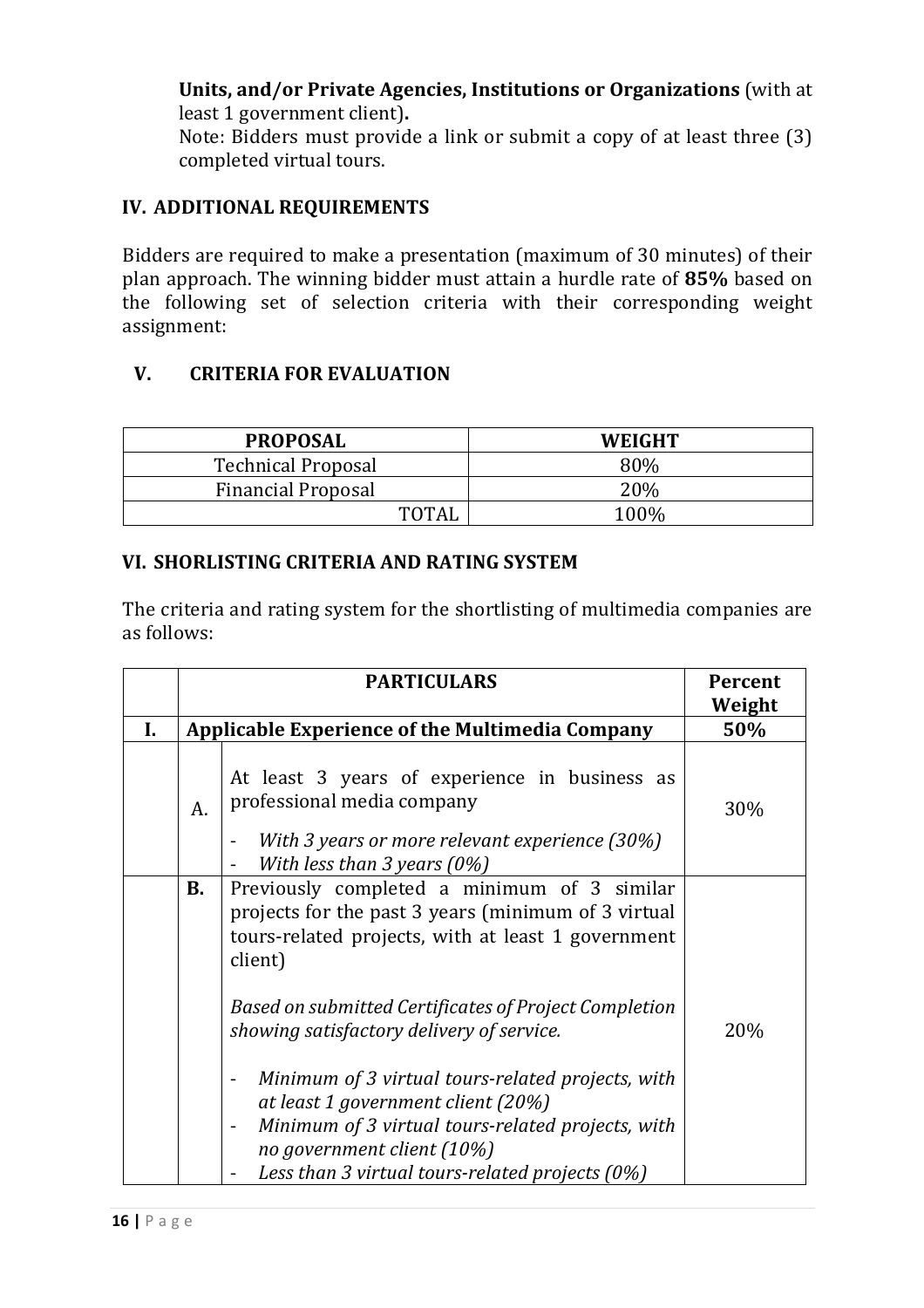| $\mathbf{I}$ | Qualification of personnel who may be assigned to                                                                                                      | 30%  |
|--------------|--------------------------------------------------------------------------------------------------------------------------------------------------------|------|
|              | the project                                                                                                                                            |      |
|              | All key personnel must have a minimum of 3 years of<br>work experience                                                                                 |      |
|              | All key personnel with more than 3 years or more of<br>-<br>relevant work experience (30%)<br>All key personnel with at least 3 years of relevant work |      |
|              | -<br>experience (25%)                                                                                                                                  |      |
|              | All key personnel with less than 3 years of relevant work<br>-<br>experience $(0%)$                                                                    |      |
| Ш            | <b>Current Workload relative to Capacity</b>                                                                                                           | 20%  |
|              | The multimedia company is currently handling maximum<br>of 8 projects                                                                                  |      |
|              | Currently handling 5 or less projects (20%)                                                                                                            |      |
|              | Currently handling 6 to 8 projects (10%)                                                                                                               |      |
|              | Currently handling more than 8 projects (0%)                                                                                                           |      |
|              | TOTAL                                                                                                                                                  | 100% |

 **Passing rate: 85%**

## **VII.RATING GUIDE FOR TECHNICAL PROPOSAL**

| <b>CRITERIA</b>                                                                                                                                                                                                                 | <b>Percent</b><br>Weight |
|---------------------------------------------------------------------------------------------------------------------------------------------------------------------------------------------------------------------------------|--------------------------|
| I. Qualification of Personnel Assigned to the Project                                                                                                                                                                           | 35%                      |
| A. Required qualifications and experience of key personnel<br>assigned to the project:                                                                                                                                          |                          |
| Weight distribution:<br>Project Manager (7%)<br>CAAP Licensed Drone Pilot (6%)<br>Reality Capture Specialist (6%)<br>Graphic Designer (4%)<br>Virtual Tour Programmer (4%)<br>Videographer/Photographer (4%)<br>Copywriter (4%) |                          |
| Rating for each key personnel<br>- More than 3 years of relevant experience (Perfect Score)<br>- Three Years relevant experience (Less 1% from the weight<br>allotment)<br>- Less than three year of relevant experience (0%)   |                          |
| II. Company's Experience and Capability                                                                                                                                                                                         | 25%                      |
| A. Experience of the company in handling similar nature of work<br>of virtual tour production:                                                                                                                                  |                          |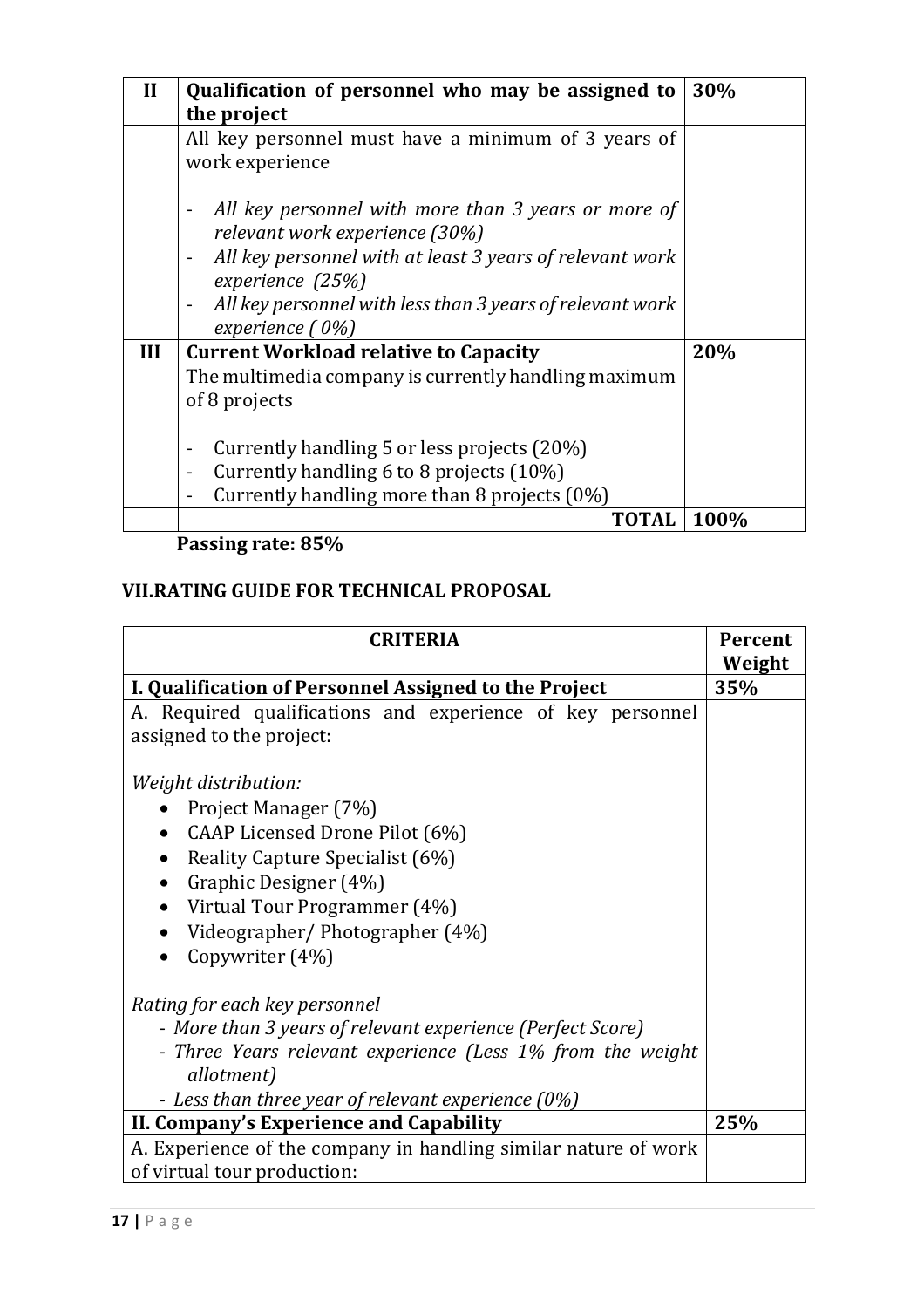| • Above Three $(3)$ years $(15%)$<br>• At least three (3) years (10%)                                                                                                                                                                                                                                        |      |
|--------------------------------------------------------------------------------------------------------------------------------------------------------------------------------------------------------------------------------------------------------------------------------------------------------------|------|
| B. List of implemented similar nature of work for the past three (3)<br>years $(10\%)$                                                                                                                                                                                                                       |      |
| • More than three $(3)$ projects $(10\%)$<br>• At least three (3) projects (7%)                                                                                                                                                                                                                              |      |
| III. Plan Approach and Methodology                                                                                                                                                                                                                                                                           | 50%  |
| 1. Proposed content of the virtual tour which is composed of the<br>story angle/ story board, script, visual appeal, music/ sound<br>design and others (35%)<br>a. Originality/Creativity/Innovativeness of the Concept (20%)<br>b. Resonance of the concept of the target audience<br>(15%)                 |      |
| 2. Functionality, usability and user engagement (15%)<br>a. Accessibility/ Usability (adaptable to all screens and<br>mobile devices, search engine optimization, ease of<br>navigation, speed/load time) (10%)<br>b. Proposed user engagement and analytics to be<br>incorporated in the virtual tours (5%) |      |
| TOTAL                                                                                                                                                                                                                                                                                                        | 100% |

#### **Passing rate: 85%**

#### **VIII. CONTRACT OF SERVICE**

The financial proposal of the Multimedia Services Company should cover all expenses to include Professional Fees of the project manager, CAAP licensed drone pilot, graphic designer, reality capture specialist, copywriter, videographer/photographer, virtual tour programmer and other personnel involved in the project.

#### **IX. DELIVERY PERIOD AND SCHEDULE**

The contract period is twelve (12) months, which shall commence from the date of the receipt of the Notice to Proceed (NTP).

| <b>Milestones/Activity</b>                        | <b>Timeline</b>     |
|---------------------------------------------------|---------------------|
| Preparation of concept, storyboard outline, shoot | within 4 weeks upon |
| guide and script, timeline and Gantt Chart        | issuance of NTP     |
| Post-production of 360°VR tour of Cordillera      |                     |
| Administrative Region and Region<br>4B            | 8 weeks             |
| (MIMAROPA)                                        |                     |
| Pre-production for one region                     | 3 weeks             |
| Production of Actual shoot of one region          | 4-6 weeks           |
| Post-production of one region                     | 8 weeks             |